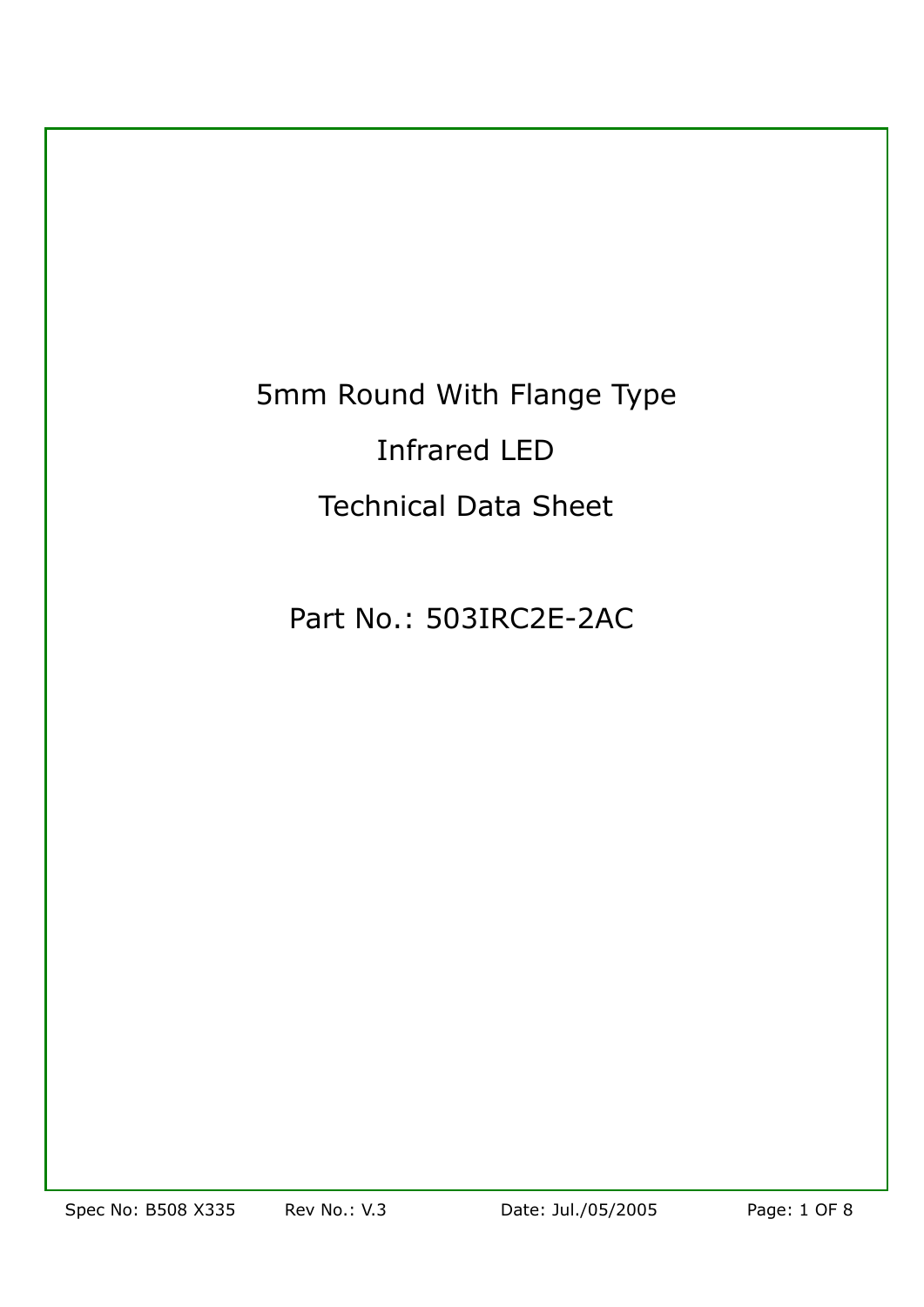#### Features:

- $\Diamond$  Standard T-1 3/4 package.
- ◇ Standard T-1 3/4 package.<br>◇ Viewing angle=20°.
- ◇ Low forward voltage. ◇ Low forward voltage.
- $\Diamond$  Lew formate voltage.
- ◇ Pingin rediation interiore,
- $\Diamond$  . The areal into the effective  $\diamond$  The product itself will remain within RoHS complaint Version.

## Descriptions:

 $\diamond$  The device is spectrally matched with silicon photodiode and phototransistor.

## Applications:

- ◇ Floppy disk drive ◇ Floppy disk drive.
- $\diamond$  Optoelectronic switch.
- ◇ Camera ◇ Camera.
- $\Diamond$  Video.
- $\diamond$  Infrared remote control units with high power requirement.
- $\diamond$  Free air transmission system.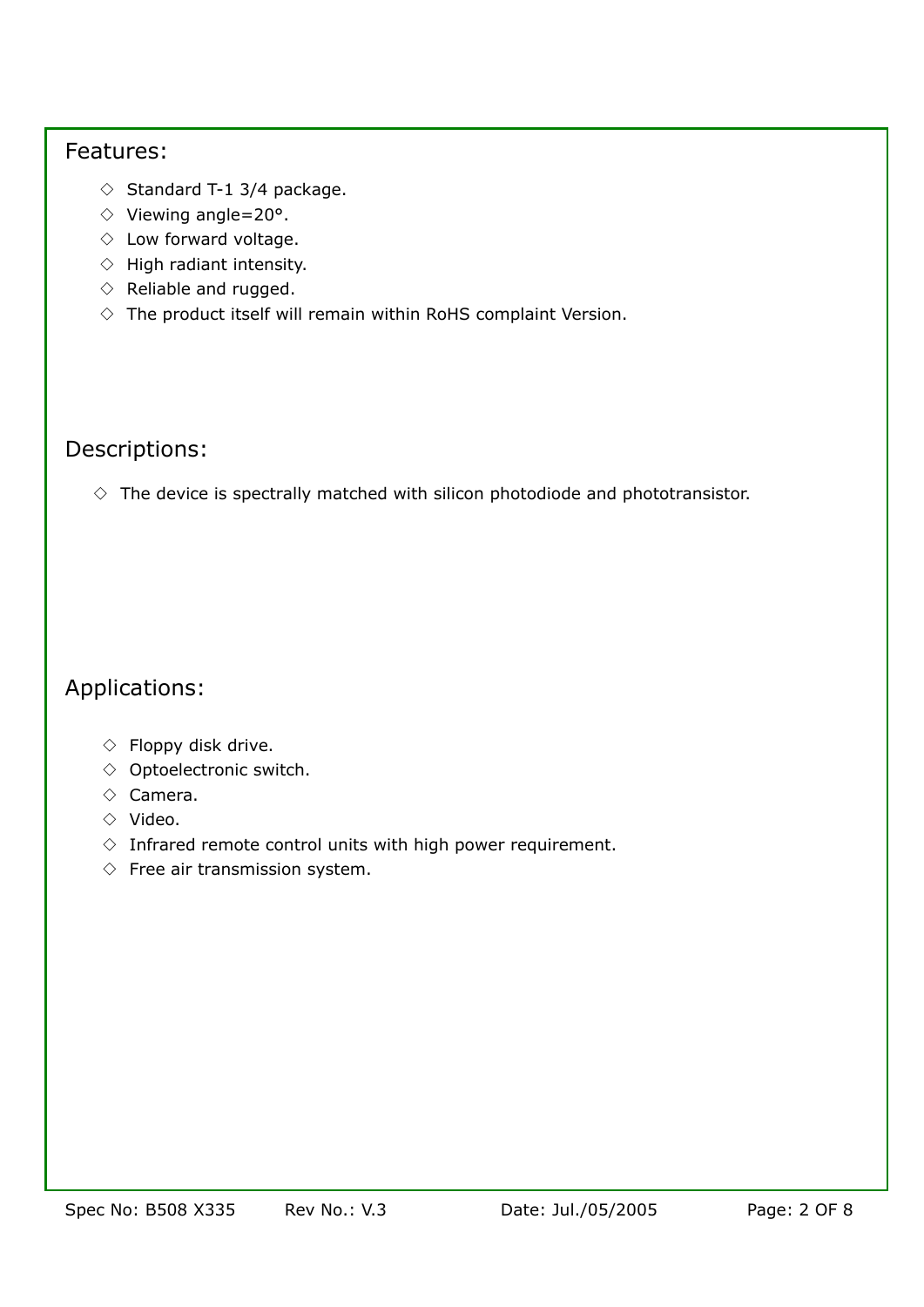

#### Notes:

- 1. All dimensions are in millimeters (inches).
- 2. Tolerance is  $\pm 0.25$  (.01<sup> $\degree$ </sup>) mm unless otherwise specified.
- 3. Protruded resin under flange is 1.0 mm (.04〞) max.
- 4. Specifications are subject to change without notice.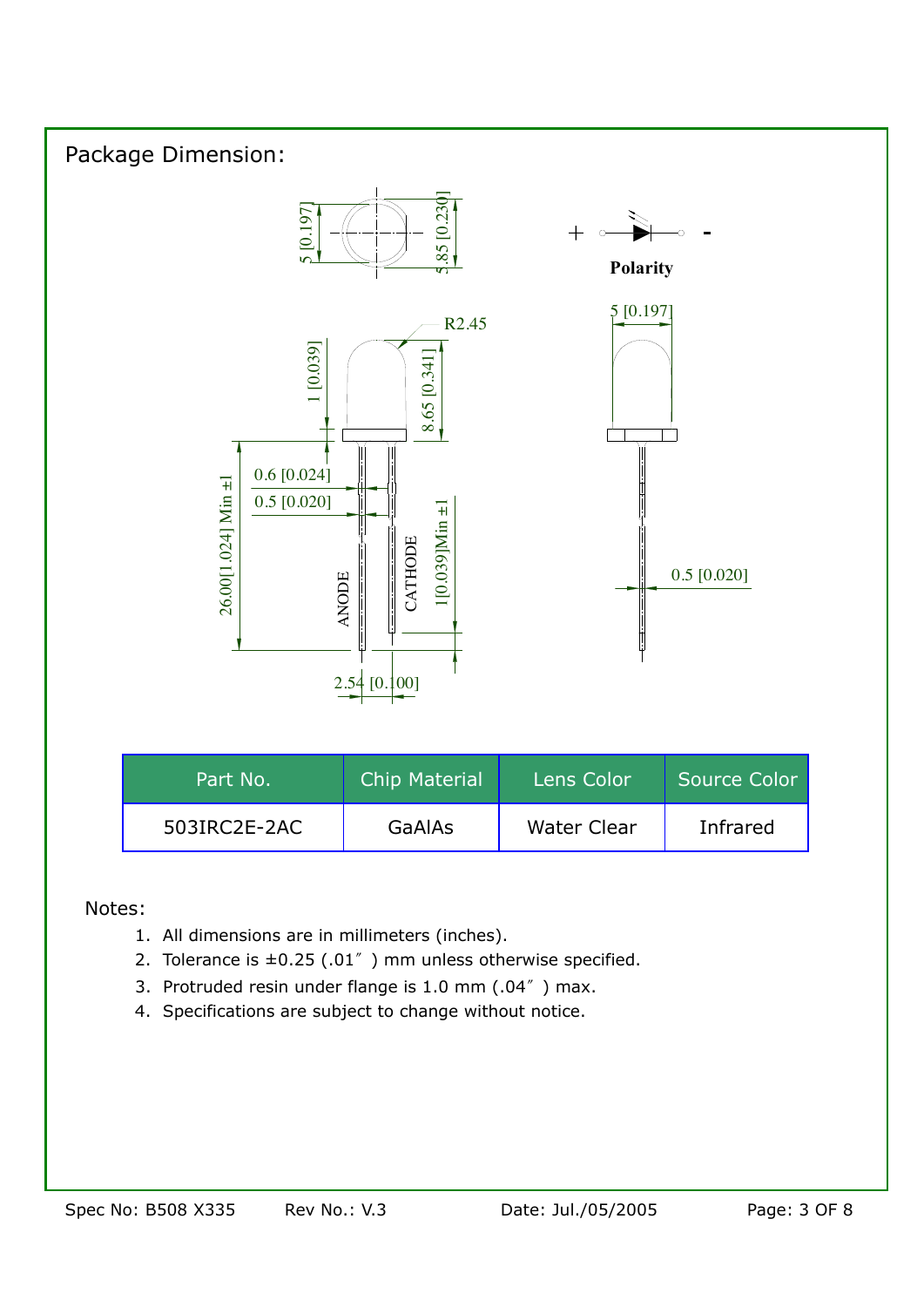# Absolute Maximum Ratings at Ta=25℃

| <b>Parameters</b>                                            | <b>Symbol</b> | Max.                                | <b>Unit</b> |
|--------------------------------------------------------------|---------------|-------------------------------------|-------------|
| Power Dissipation                                            | <b>PD</b>     | 100                                 | mW          |
| Peak Forward Current<br>(1/10 Duty Cycle, 0.1ms Pulse Width) | <b>IFP</b>    | 1                                   | A           |
| <b>Forward Current</b>                                       | ΙF            | 100                                 | mA          |
| Reverse Voltage                                              | VR.           | 5                                   | V           |
| Operating Temperature Range                                  | Topr          | -40℃ to +85℃                        |             |
| Storage Temperature Range                                    | Tstg          | $-40^{\circ}$ C to $+100^{\circ}$ C |             |
| Soldering Temperature<br>$[4mm(.157'')$ From Body]           | Tsld          | $260^{\circ}$ for 5 Seconds         |             |

# Electrical Optical Characteristics at Ta=25℃

| <b>Parameters</b>            | Symbol              | Min. | Typ. | Max. | <b>Unit</b> | <b>Test Condition</b> |
|------------------------------|---------------------|------|------|------|-------------|-----------------------|
| Radiant Intensity            | Ee                  | 7.8  | 12.0 |      | mW/sr       | $IF = 20mA$           |
|                              |                     | 20.0 | 45.0 |      |             | $IF = 50mA$           |
| Viewing Angle*               | $2\theta$ 1/2       |      | 20   |      | Deg         | IF = $20mA(Note 1)$   |
| Peak Emission<br>Wavelength  | $\lambda p$         |      | 940  |      | nm          | $IF = 20mA$           |
| Spectral<br><b>Bandwidth</b> | $\triangle \lambda$ |      | 50   |      | nm          | $IF = 20mA$           |
| Forward Voltage              | <b>VF</b>           | 0.80 | 1.20 | 1.50 | V           | $IF = 20mA$           |
|                              |                     | 1.00 | 1.30 | 1.70 |             | $IF = 50mA$           |
| <b>Reverse Current</b>       | IR.                 |      |      | 10   | μA          | $VR = 5V$             |

#### Notes:

 $1. \theta_{1/2}$  is the off-axis angle at which the luminous intensity is half the axial luminous intensity.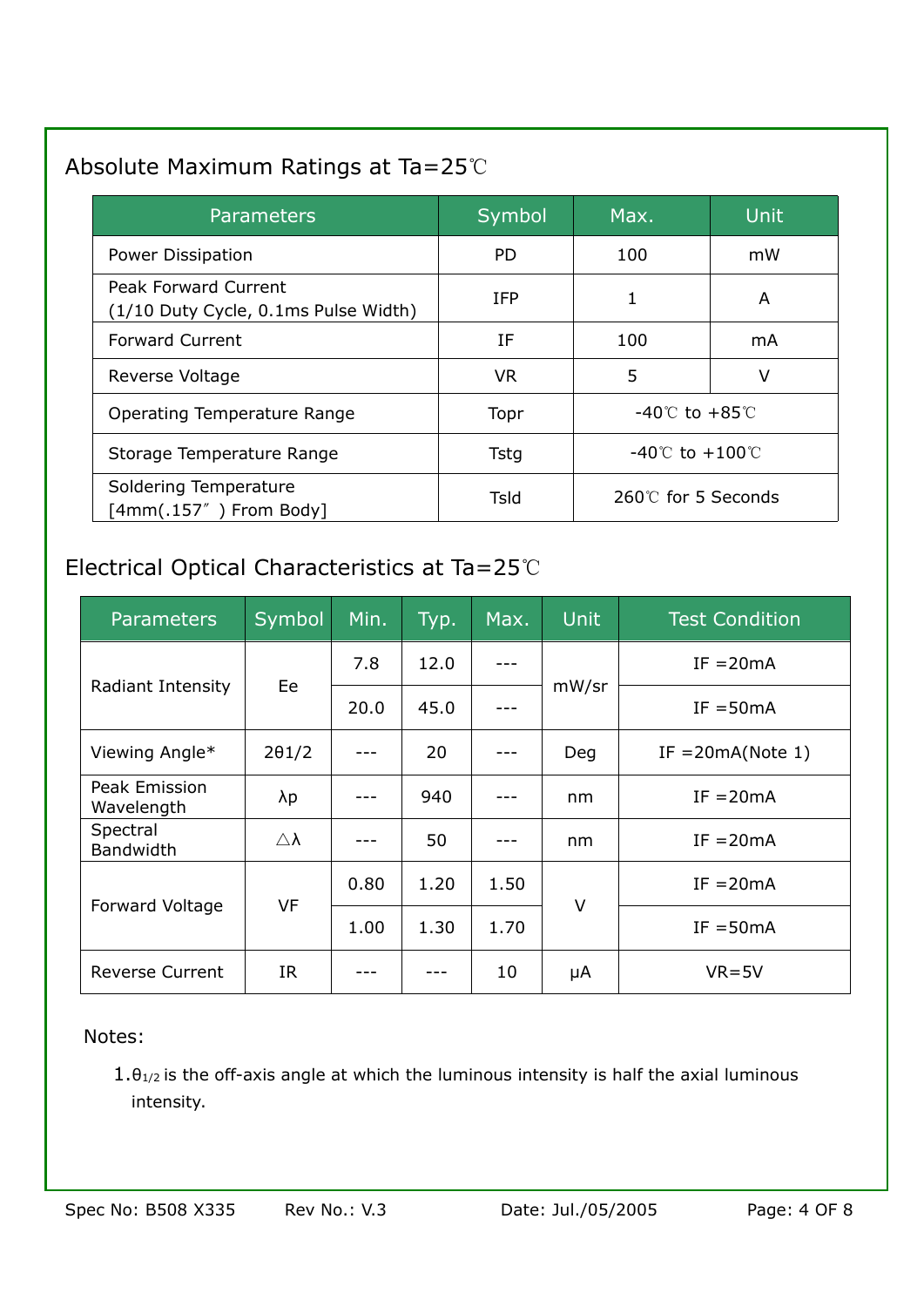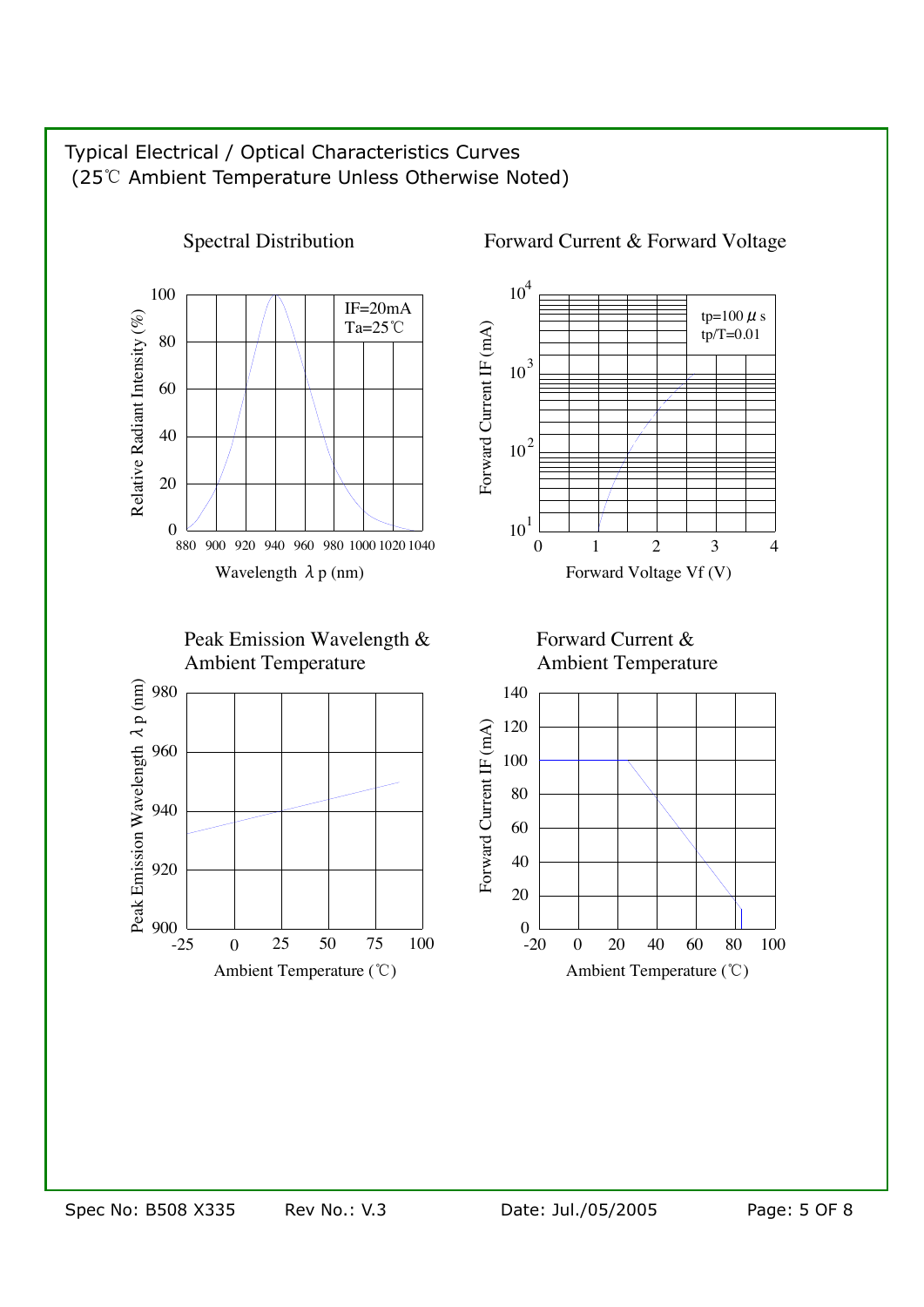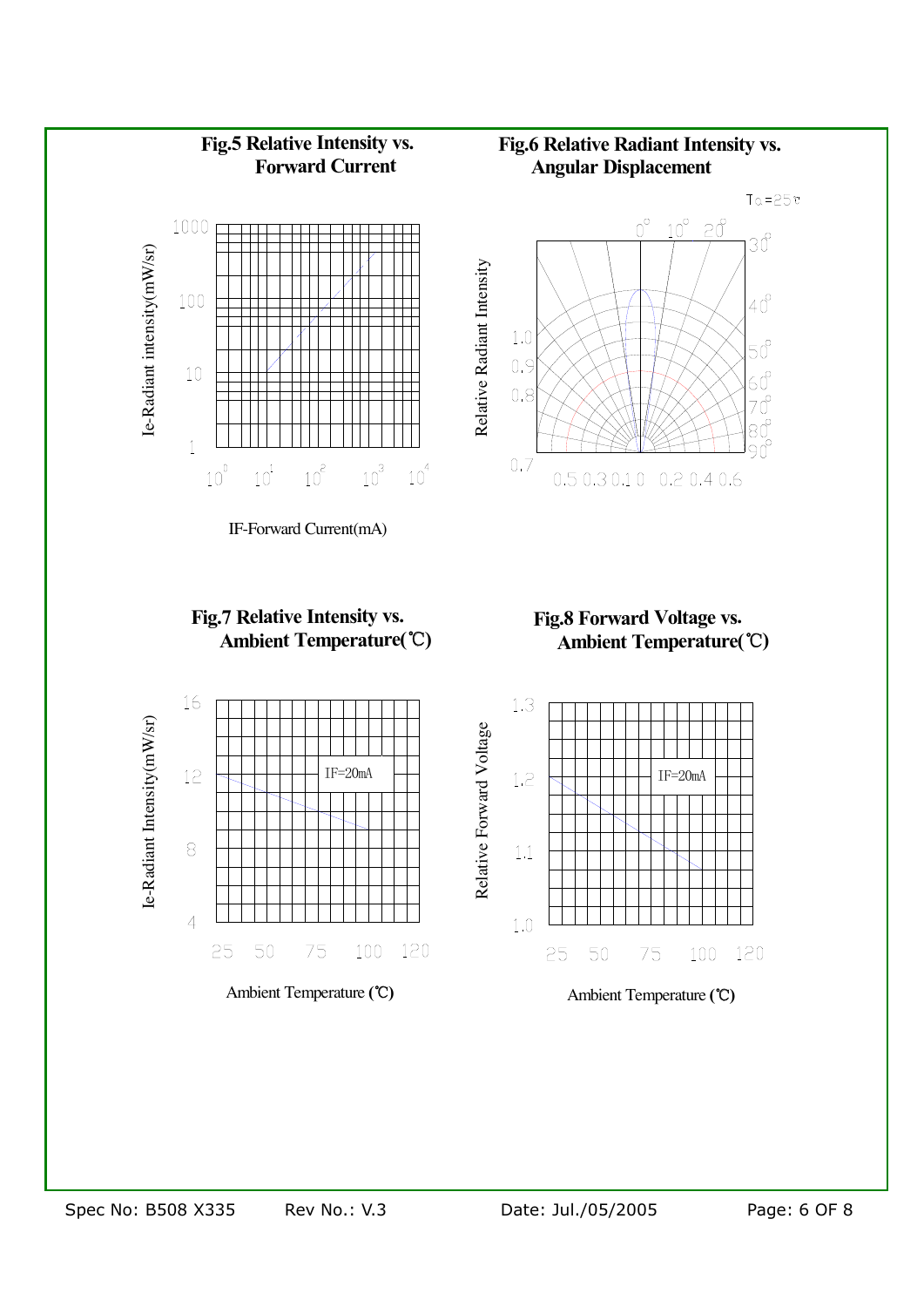# Reliability Test Items And Conditions:

The reliability of products shall be satisfied with items listed below:

Confidence level: 90%.

LTPD: 10%.

### 1) Test Items and Results:

| No.            | Item                                         | <b>Test Conditions</b>                                                       | <b>Test</b><br>Hours/<br>Cycles | <b>Sample</b><br><b>Sizes</b> | <b>Failure</b><br><b>Judgment</b><br>Criteria                | Ac/<br><b>Re</b> |
|----------------|----------------------------------------------|------------------------------------------------------------------------------|---------------------------------|-------------------------------|--------------------------------------------------------------|------------------|
| $\mathbf{1}$   | Reflow Soldering                             | TEMP.: 260℃±5℃<br>5secs                                                      | 6mins                           | 22pcs                         | $IR \geq U \times 2$                                         | 0/1              |
| $\overline{2}$ | Temperature<br>Cycle                         | $H: +100^{\circ}$ 15mins<br>5 mins<br>15 <sub>mins</sub><br>$L: -40^{\circ}$ | 50Cycles                        | 22pcs                         |                                                              | 0/1              |
| 3              | <b>Thermal Shock</b>                         | $H: +100^{\circ}$ 15mins<br>10mins<br>$L: -10^{\circ}$<br>5mins              | 50Cycles                        | 22pcs                         | $Ee \leq L \times 0.8$<br>$VF \ge U \times 1.2$<br>U: Upper  | 0/1              |
| $\overline{4}$ | High Temperature<br>Storage                  | TEMP.: +100℃                                                                 | 1000hrs                         | 22pcs                         | Specification<br>Limit<br>L: Lower<br>Specification<br>Limit | 0/1              |
| 5              | Lower<br>Temperature<br>Storage              | TEMP.: -40℃                                                                  | 1000hrs                         | 22pcs                         |                                                              | 0/1              |
| 6              | DC Operating Life                            | $V_{CE} = 5V$                                                                | 1000hrs                         | 22pcs                         |                                                              | 0/1              |
| $\overline{7}$ | High<br>Temperature/<br><b>High Humidity</b> | 85℃ / 85% R.H                                                                | 1000hrs                         | 22pcs                         |                                                              | 0/1              |

#### 2) Criteria For Judging The Damage:

| Item                   | Symbol |                        | Criteria for Judgment |                 |  |
|------------------------|--------|------------------------|-----------------------|-----------------|--|
|                        |        | <b>Test Conditions</b> | Min                   | <b>Max</b>      |  |
| Forward Voltage        | VF     | $IF = 50mA$            |                       | $F.V.*$ ) × 1.1 |  |
| <b>Reverse Current</b> | IR     | $VR = 5V$              |                       | $F.V.*$ ) × 2.0 |  |

\*) F.V.: First Value.